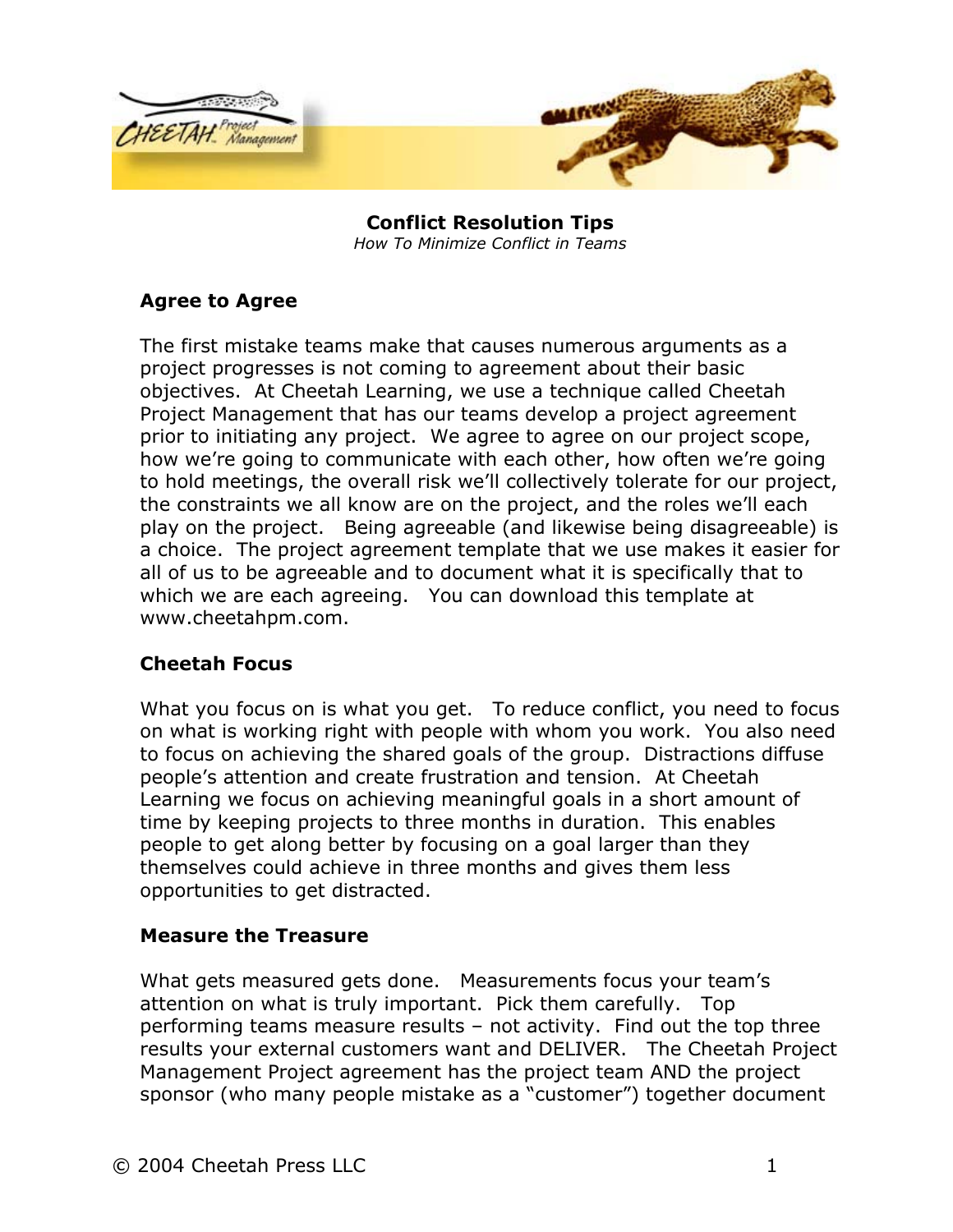

the customer requirements, customer acceptance criteria and business case. The team is measured on achieving deliverables, NOT on completing tasks. Top performing teams deliver results, not excuses. If you measure tasks, that is what will get done; if you want results, measure results. We also use a web-based tool called PM Scorecards to measure our project performance and keep all of us focused on the end results of the project.

# **The Platinum Rule**

The Golden Rule is to treat others the way you want to be treated. Go for the Platinum – treat others as they want to be treated. At Cheetah Learning, our top performing teams play by the adage, "who ever has the gold makes the rules." Our customers have the gold and we find out how they want to be treated. Since there are no discontinuities in life – meaning if we want platinum results with our customers we also follow the platinum rule with each other.

# **Brain on the Wall**

Do you know what is in your team members' minds? Do you want to know? At Cheetah Learning, we find that we're a lot smarter together than any of us is individually. So we do an activity called "put your brain on the wall." We use this technique instead of conventional brainstorming. We've found using conventional brainstorming that people are so concerned about their contribution that they don't adequately listen to their teammates, or that they may be hesitant to provide ideas they don't think are good enough. With brain on the wall, each person contributes independently on post-its. They put their contribution on the wall. As a team, they organize their collective input. By organizing the input, the read what each team member has said. They get an idea of where they have consensus, and can build off of each other's ideas.

# **Conflict is Cash**

What happens when something you expected to happen, doesn't happen? You get resentful. What happens when team members have unstated expectations that are not met – conflict. Differing expectations are the root cause of ALL conflict. Conflict is an opportunity to better understand expectations with team members and customers. At Cheetah Learning,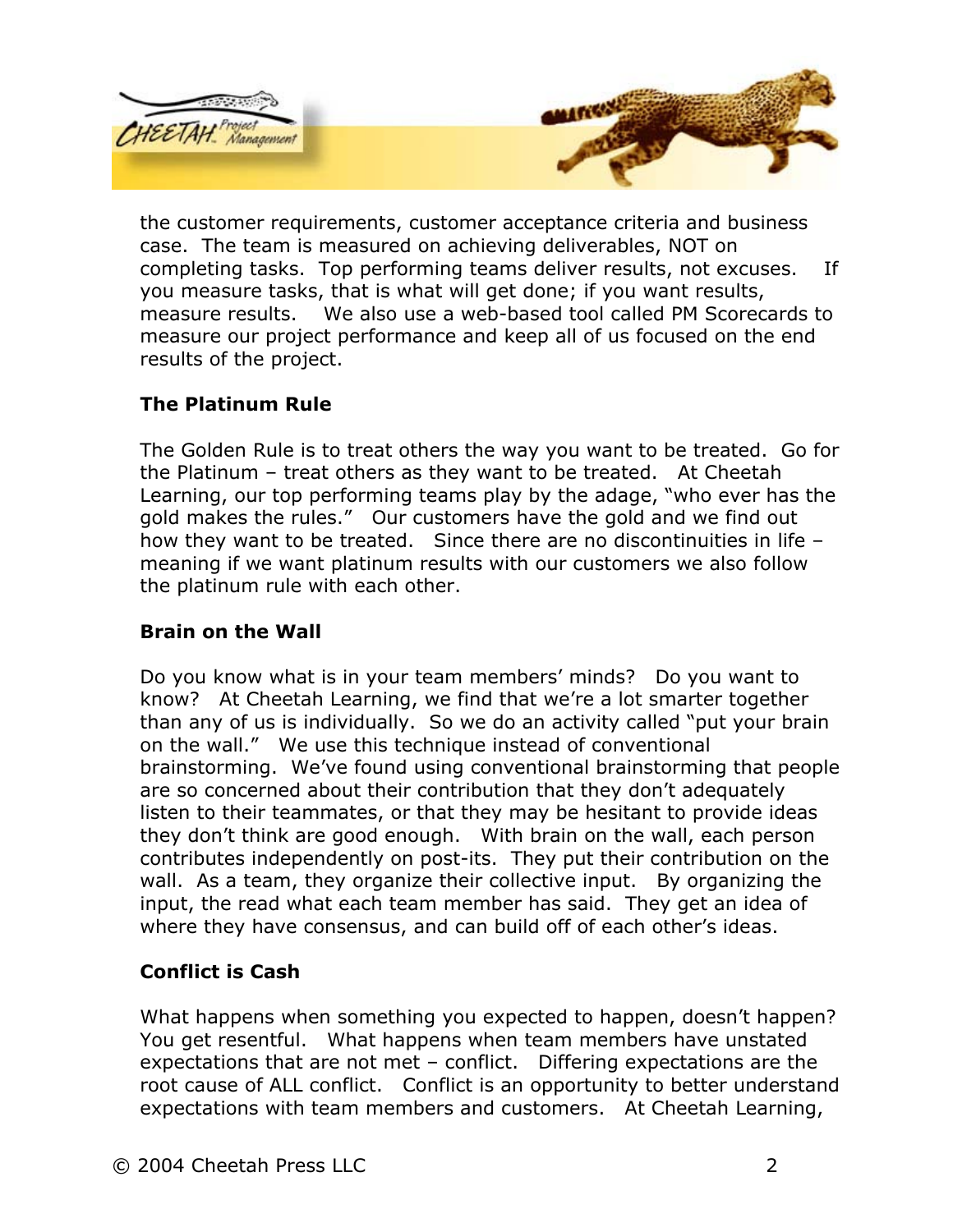

when conflict happens, we use it as an opportunity to better understand our expectations and those of our customers. People remember situations that were emotionally charged. When we have turned a negative situation into a positive one, we gain the trust and respect of the people who whom we were in conflict. We use conflict to get a deeper understanding of unique expectations that enable our top performing teams to deliver fantastic customer service. Conflict is unavoidable, so when it occurs, make it profitable.

### **Powerfully Positive**

What does the statement "I'm just being honest" mean? Does it mean that I'm giving myself permission to say something hurtful? Does it mean in the past when I was being "nice" that I was dishonest? Think about it. When you communicate, consider the impact of your words. Practice open, honest, and POSITIVE communication. Remember using the word BUT, negates everything you said before you used the term BUT. At Cheetah Learning our top performing team members think before they speak. They take time to understand the other person and the impact of their words. Consider how you feel when someone addresses you with a negative issue. People judge themselves by their intentions and other's by their behavior. Find the positive intentions and you'll perceive their behavior positively.

# **Dare to be GREAT**

We are all capable of greatness. We each have unique gifts and talents to bring to the table. Find out what you are good at and polish those skills to greatness. At Cheetah Learning we focus on being "best in class" in each of our individual areas, and best in class as an overall company. We leverage our innate "greatness" for competitive advantage. Focus on the individual and collective strengths of your team members and you will discover the true capabilities of your high-performing team.

### **Recognize the Rainbows**

Whether or not it is raining, look for the rainbows. Diversity on a team can shake up the status quo and stimulate change. A rainbow of cultures, industries, and educational backgrounds is a pot of gold for new ideas. Like a parachute, your mind works best when it's open**.** Open